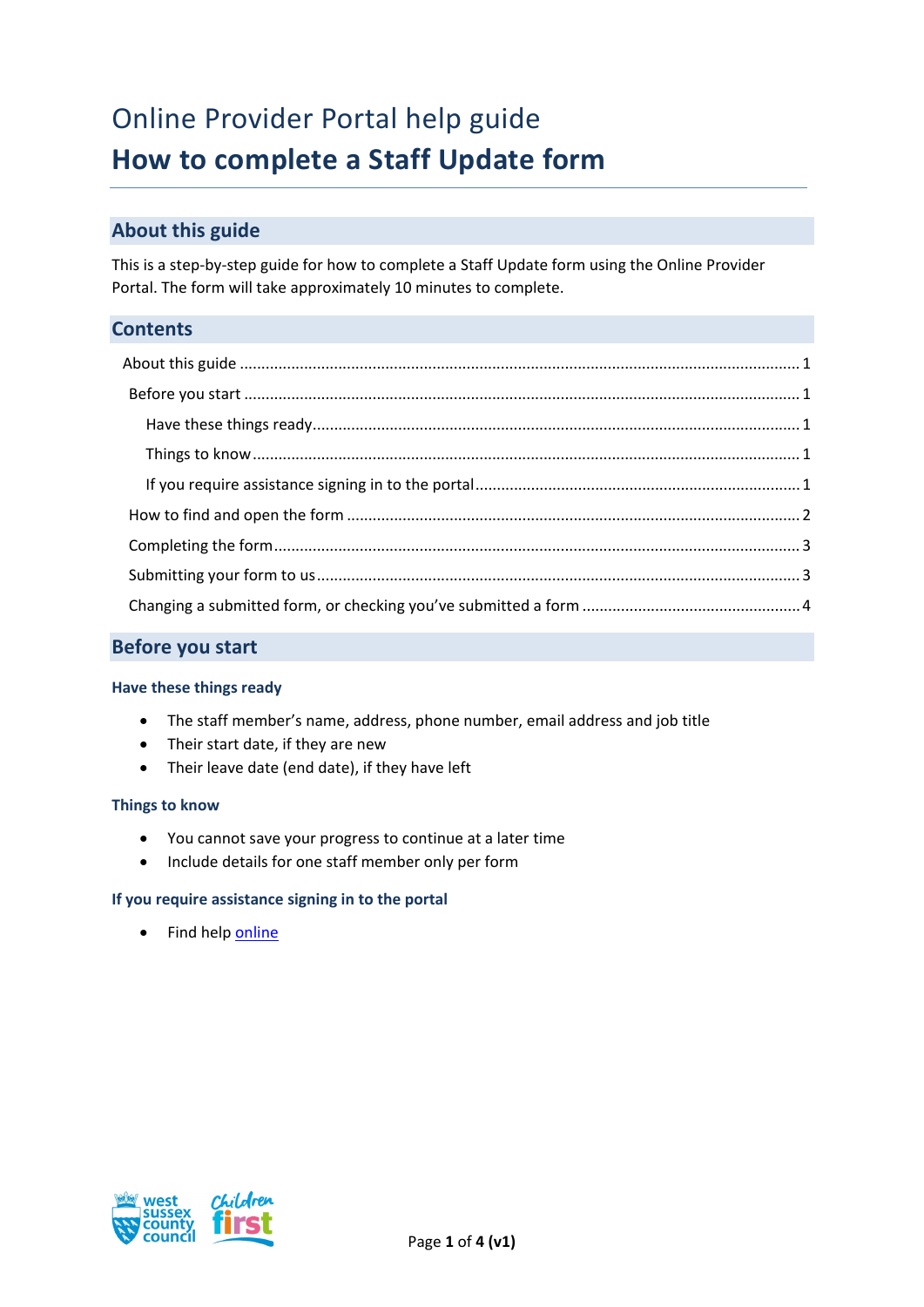# <span id="page-1-0"></span>**How to find and open the form**

1. [Sign in](https://familyinfoservice.westsussex.gov.uk/SynergyWeb/login.aspx) to the portal

If your account has access to more than one provider, choose the appropriate one from the list at the top of the screen (either day nursery, pre-school or childminder) then press the **Proceed** button

| <b>Please select an Organisation below</b>                                                   |         |  |  |  |
|----------------------------------------------------------------------------------------------|---------|--|--|--|
| As you are linked to multiple Organisations you will need to select one in order to proceed. |         |  |  |  |
| Select Organisation: -- Please select--                                                      | Proceed |  |  |  |

2. Choose **Forms** in the top menu

| Home Forms Funding Sufficiency Staff                                     |  |  |  |
|--------------------------------------------------------------------------|--|--|--|
|                                                                          |  |  |  |
| <b>Welcome to the Online Provider Portal</b>                             |  |  |  |
| <b>THE PORTAL IS: OPEN</b>                                               |  |  |  |
| <b>Please ensure you follow the Help Guides before contacting us for</b> |  |  |  |

3. Choose **Staff Update Form**



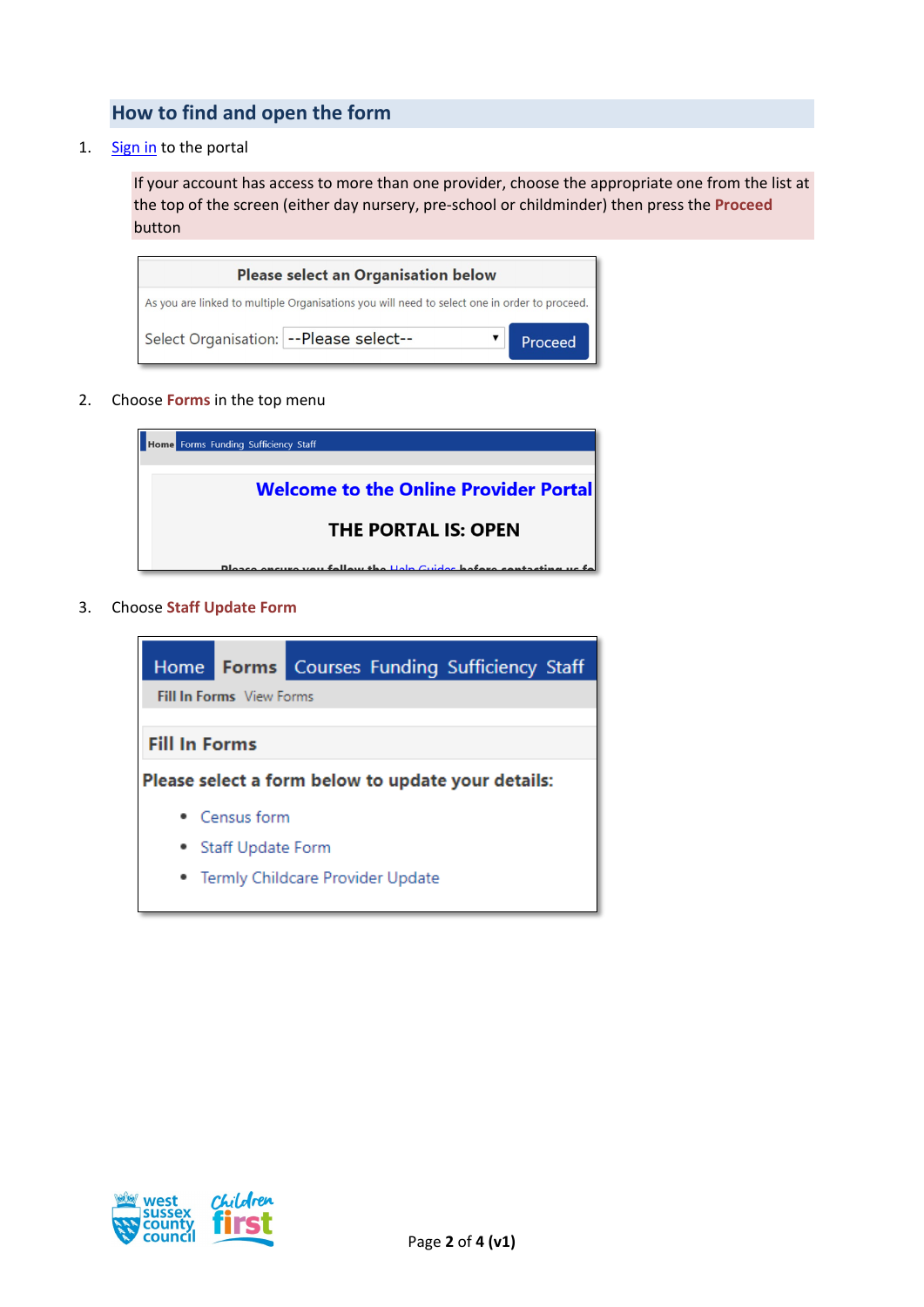## <span id="page-2-0"></span>**Completing the form**

- 4. The form opens in a separate window and consists of two pages.
	- Read the form in full, following the instructions within to answer the questions correctly
	- Move between pages using the **Next Page** or **Previous Page** buttons at the end of a page

| Staff form                                                                                                                                                    |                        |             |  |  |  |
|---------------------------------------------------------------------------------------------------------------------------------------------------------------|------------------------|-------------|--|--|--|
| Please select an option below                                                                                                                                 |                        |             |  |  |  |
| $\bigcirc$ Add/update member of staff (and/or online provider portal account)<br>O Request deletion of member of staff's record                               |                        |             |  |  |  |
| Please note:                                                                                                                                                  |                        |             |  |  |  |
| . If you are adding/updating a member of staff, answer all questions except for<br>"Date member of staff left" and complete both pages of this form.          |                        |             |  |  |  |
| . If you are removing a member of staff, please only answer mandatory questions<br>(*) and "Date member of staff left" and only complete page 1 of this form. |                        |             |  |  |  |
| *Title                                                                                                                                                        | OMiss OMrs OMs OMr     |             |  |  |  |
| Other title please specify                                                                                                                                    |                        |             |  |  |  |
| *Forename                                                                                                                                                     |                        |             |  |  |  |
| *Surname                                                                                                                                                      |                        |             |  |  |  |
| *Date of birth                                                                                                                                                |                        | 90          |  |  |  |
| *Start date                                                                                                                                                   |                        | HE          |  |  |  |
| Date member of staff left (if applicable)<br><b>High</b>                                                                                                      |                        |             |  |  |  |
| <b>Next Page</b>                                                                                                                                              | Select page: Mandatory | ◡<br>$\gg$  |  |  |  |
|                                                                                                                                                               |                        | Submit Form |  |  |  |

### <span id="page-2-1"></span>**Submitting your form to us**

5. When you have completed all pages of the form press the **Submit Form** button

| Date member of staff left (if applicable) |                  |                        |                                         |
|-------------------------------------------|------------------|------------------------|-----------------------------------------|
|                                           | <b>Next Page</b> | Select page: Mandatory | ><br>$\checkmark$<br><b>Submit Form</b> |
|                                           |                  |                        |                                         |

#### 6. Agree to the prompt



7. A green banner confirms that your form has been submitted